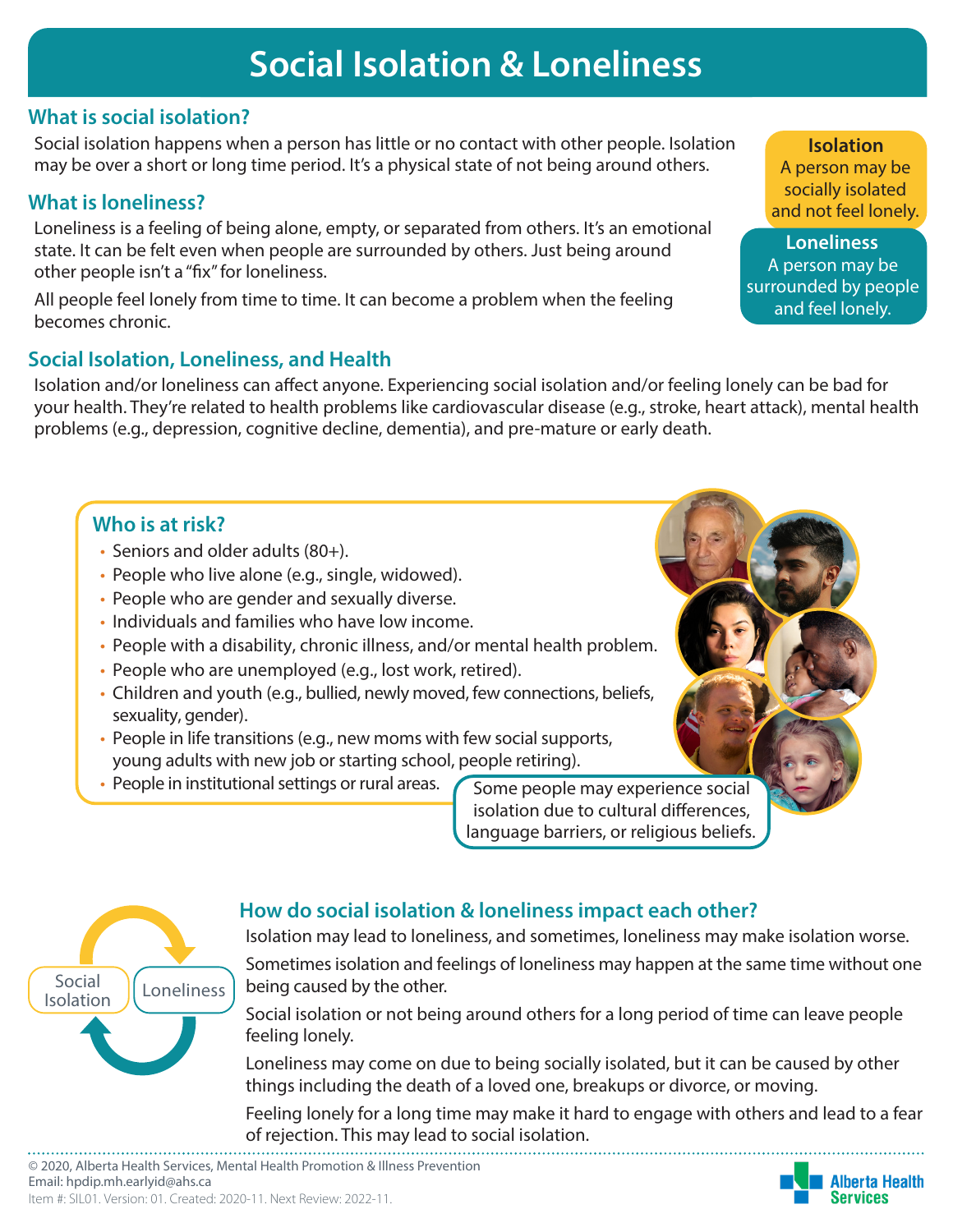# **Community & society factors that decrease risk for social isolation and loneliness.**

Having access to:

- Public and private transportation.
- Family, friends, health services, community centres, recreation, outdoor space, and places that help maintain relationships.
- Safe shared public spaces (e.g., good street lighting, sidewalks).
- Public sector funding and pension structures.
- Political, cultural, and social values that offer inclusive and equitable social systems.

## **What can your organization do?**

**1)**Know who may be at risk.

• Become familiar with the risk factors associated with social isolation and loneliness.

**2)**Promote existing services for people who may be experiencing social isolation and/or loneliness.

• Call **211** or visit **www.ab.211.ca/** to learn about other resources and services provided in your area.

**3)**Know how people in your community like to connect and what they have access to. Consider:

- Do they have access to technology (e.g. cellular services, high-speed internet)?
- Do they have the skills and confidence to use certain platforms (e.g. apps, teleconferencing, video conferencing)?
- How do they prefer to connect with others? Not everyone will want to connect in the same way.

**4)**Innovate! Collaborate with other community and social services in your area. Consider:

- Creating a collective understanding and a shared sense of responsibility to tackle social isolation and loneliness.
- Exploring new connections and interventions with other services and sectors (e.g. individuals, public services, non-profit organizations, private businesses) that draw on individual strengths and expertise.
- Expanding or discovering new audiences for current interventions.
- Using new technologies.

# **Community examples of taking action on social isolation and loneliness.**

Overall, evidence for effective action is limited, but actions that tackle social isolation and loneliness typically provide opportunities for social interaction in three main categories: maintaining existing relationships, facilitating new connections, and promoting positive mental health.

**1)Maintain existing relationships** by improving access to transportation and technology.

## **Transportation**



Lack of accessible and cost-efficient transportation services can reduce opportunities to be socially active within the surrounding community. It can also present barriers in obtaining employment, education, and healthcare services.

Here are a few examples:

- Several municipalities in Alberta have public transit passes at reduced rates for seniors and low-income families. There are also programs that donate transit tickets for those in need (e.g., **[Donate A Ride](http://www.donatearide.ab.ca/)** in Edmonton).
- Volunteer shuttle services provide affordable transportation for seniors and those with disabilities to help run daily errands and attend social or community events. Examples in Alberta:
	- **[Drive Happiness](https://drivehappiness.ca/)** (Edmonton)
	- **[Hardisty & District Handivan Society](https://www.hardisty.ca/residents/seniors/hardisty-and-district-handivan-society)** (Hardisty & Area)
	- **[Calgary Seniors' Resource Society](https://www.calgaryseniors.org/seniors-social-supports)**[—Practical Kindness Program](https://www.calgaryseniors.org/seniors-social-supports) and Essential Transportation Program (Calgary – Covid-19 specific)

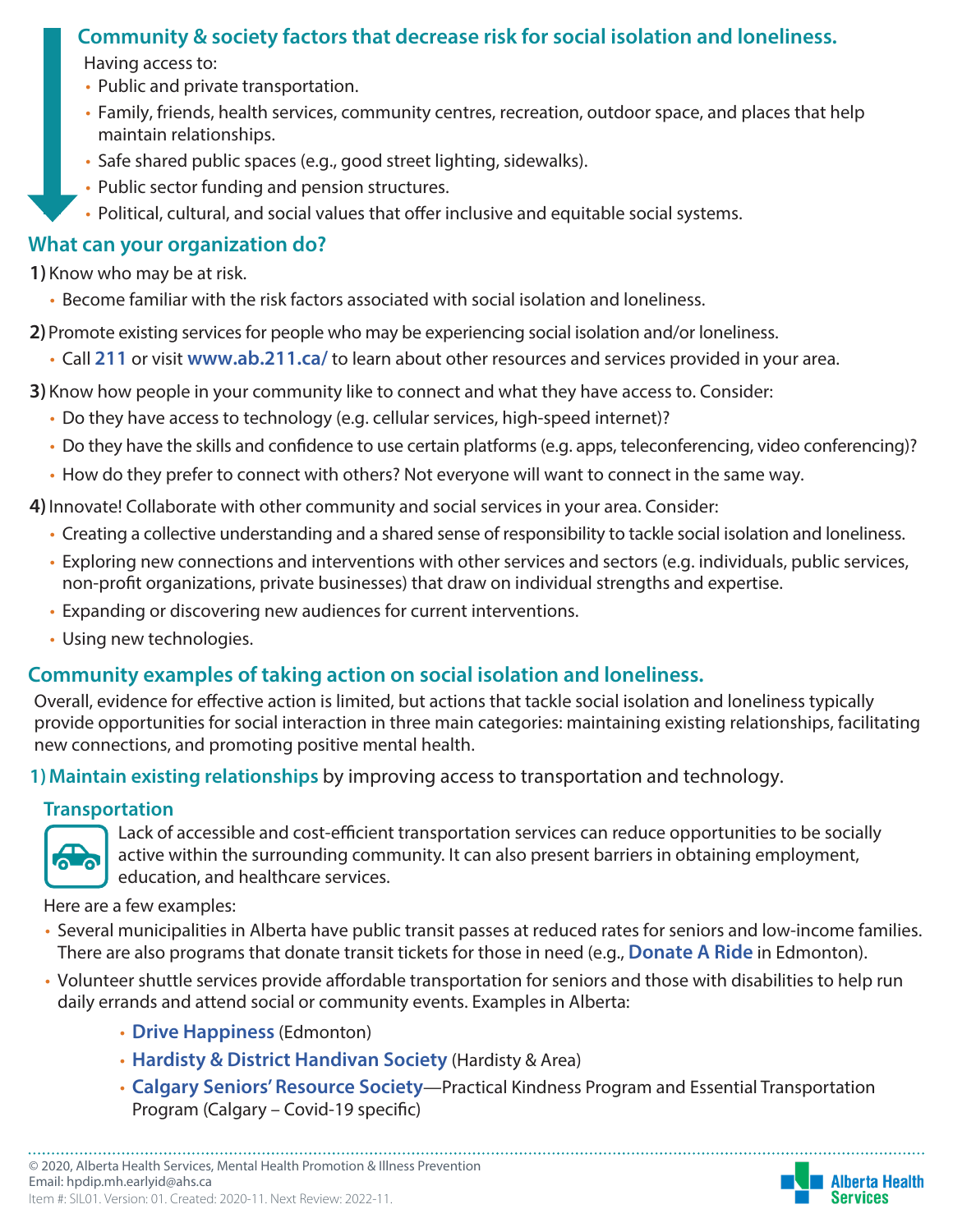#### **Technology**



Access to technology can help to improve social support networks and feelings of connectedness. Technology can also be used to create new and innovative ways to connect with others.

Not everyone has access to electronic devices (e.g., laptops, computers, cellphones) or the infrastructure required to support these devices. Programs and initiatives have been developed to increase access to these devices by lending or donating devices to those in need (e.g., **[Project Joy](https://www.joy4all.ca/)** in Edmonton).

Other programs work with individuals to develop competencies and confidence in using electronic devices and social platforms (e.g., **[Cyber Seniors](https://cyberseniors.org/partners-directory/)** in Canada & the United States).

> Technologies like social media platforms are designed to bring people together, but in some cases they may not.

In one study, young adults aged 19-32, who reported higher social media use were three times more likely to feel socially isolated than those who used social media less often.

In another study, people who felt their online interactions were more negative and who compared themselves to others more frequently experienced higher levels of depression and anxiety than people who felt their online interactions were more positive.



**2)Facilitate new connections** in-person, over the phone, or online either in a group or one-on-one.

#### **In-person**



Actions addressing social isolation and loneliness tend to be in the form of social groups or clubs, volunteer activities, and interest or activity groups (e.g., fitness classes, health topics, crafting, knitting, book clubs, coffee chats). A few examples:

- **[Meetup](https://www.meetup.com/)** (Alberta)
- **[Minds in Motion](https://alzheimer.ca/en/ab/We-can-help/minds-motion)** (Edmonton & Area)
- **[Men's Sheds](http://menssheds.ca/join-a-shed/)** (Calgary, Camrose, Edmonton, and Canada)

Intergenerational approaches to promote connections between youth or university students and seniors can help at-risk groups. A few examples:

- **[Seniors for Kids Society](http://seniorsforkids.ca/)** (Cochrane)
- **[GenHelp](https://www.joingenhelp.com/)** (Calgary)
- **[Big Brothers Big Sisters](https://bigbrothersbigsisters.ca/find-agency-near/)** (Canada)

#### **Over the phone**



Interactive telephone-based social and health programming actions for social isolation and loneliness may include things like coffee and group chats, game nights, and well-being or mindfulness sessions. Some interventions will pair individuals who feel lonely or isolated with volunteers with similar interests for one-on-one weekly chats or quick wellness check-ins. Hotlines have also been created that share pre-recorded jokes and uplifting messages for those who call in. A few examples:

- **[Seniors Centre Without Walls](http://www.edmontonsouthsidepcn.ca/classes-health-resources/seniors-centre-without-walls/)** (Edmonton)
- **[Keep in Touch Program](https://volunteerlethbridge.com/keep-in-touch/)** (Lethbridge)
- **[Student-Senior Isolation Prevention Partnership](https://www.ssipp.info/)** (Canada)
- **[Joy4All](https://www.joy4all.ca/)** (Calgary)

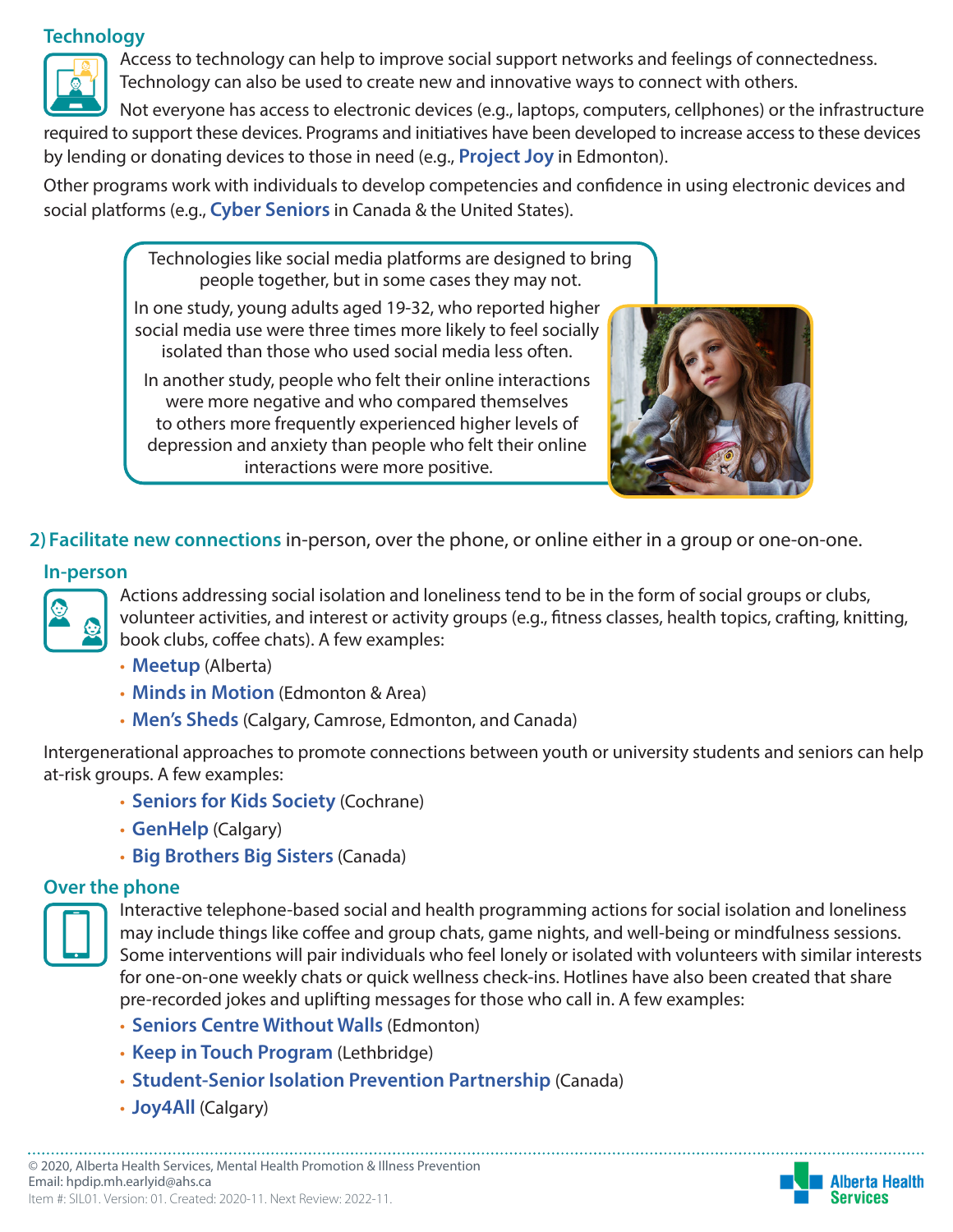#### **Online**



Online interventions can use videoconferencing technology to provide face-to-face virtual programming that would typically occur in-person or over the phone.

Social media platforms, such as Facebook, Twitter, and TikTok have been used to promote connections and social events in communities. They have also been used to advocate and share personal experiences of social isolation and loneliness.

A few examples:

- **[New Friends and Neighborhood Groups](https://www.ciwa-online.com/client-services/settlement-and-integration-services/new-friends-and-neighbourhood-groups.html)** (Calgary)
- **[Bowmont Families Together](https://caryacalgary.ca/our-programs/family-support/bowmont-families-together/)** (Calgary)
- **[The Loneliness Project](https://thelonelinessproject.org/)** (Canada)
- **[Big & Mini](https://bigandmini.org/)** (United States)

# **3)Promote positive mental health** through psychological approaches.



## **One-to-one**



CBT interventions with a mental health clinician require a person who has knowledge in and has been trained in CBT. At work, some people may have Family Employee Assistance Programs (FEAP) that offer free CBT.

Information on CBT

- **[My Health Alberta](https://myhealth.alberta.ca/health/pages/conditions.aspx?Hwid=uf9857)** (Alberta)
- **[Anxiety Canada](https://www.anxietycanada.com/articles/cognitive-behaviour-therapy-cbt/)** (Canada)

To find a mental health clinician\*

- **[AHS Addiction & Mental Health Services](https://www.albertahealthservices.ca/amh/Page14063.aspx#details-panel14065)** (Alberta)
- **[Psychology Today](https://www.psychologytoday.com/ca/groups/cognitive-behavioural-cbt/alberta)** (Canada)

\*There is a fee for private mental health clinicians.

# **Groups**



CBT in group therapy may have a specialty focus (e.g., anxiety, social anxiety, post-partum depression). To find a CBT group\* in your area talk to your healthcare provider or go to:

• **[Psychology Today](https://www.psychologytoday.com/ca/groups/cognitive-behavioural-cbt/alberta)** (Canada)

\*There may or may not be a fee for group sessions.

## **Online or over the phone**



Online self-help programs and apps can help people learn and practice skills to support their mental wellness, prevent and manage symptoms of depression and anxiety, and connect them to counselling (if needed).

- **[MindShift CBT](https://www.anxietycanada.com/resources/mindshift-cbt/)** (Canada)
- **[Wellness Together Canada](https://ca.portal.gs/)** (Website)
- **[Happify](https://www.happify.com/)** (Website)\*
- **[Sanvello](https://www.sanvello.com/)** (Website/App)\*

\*This app/program is free. However, there is an upgrade that you can pay for.